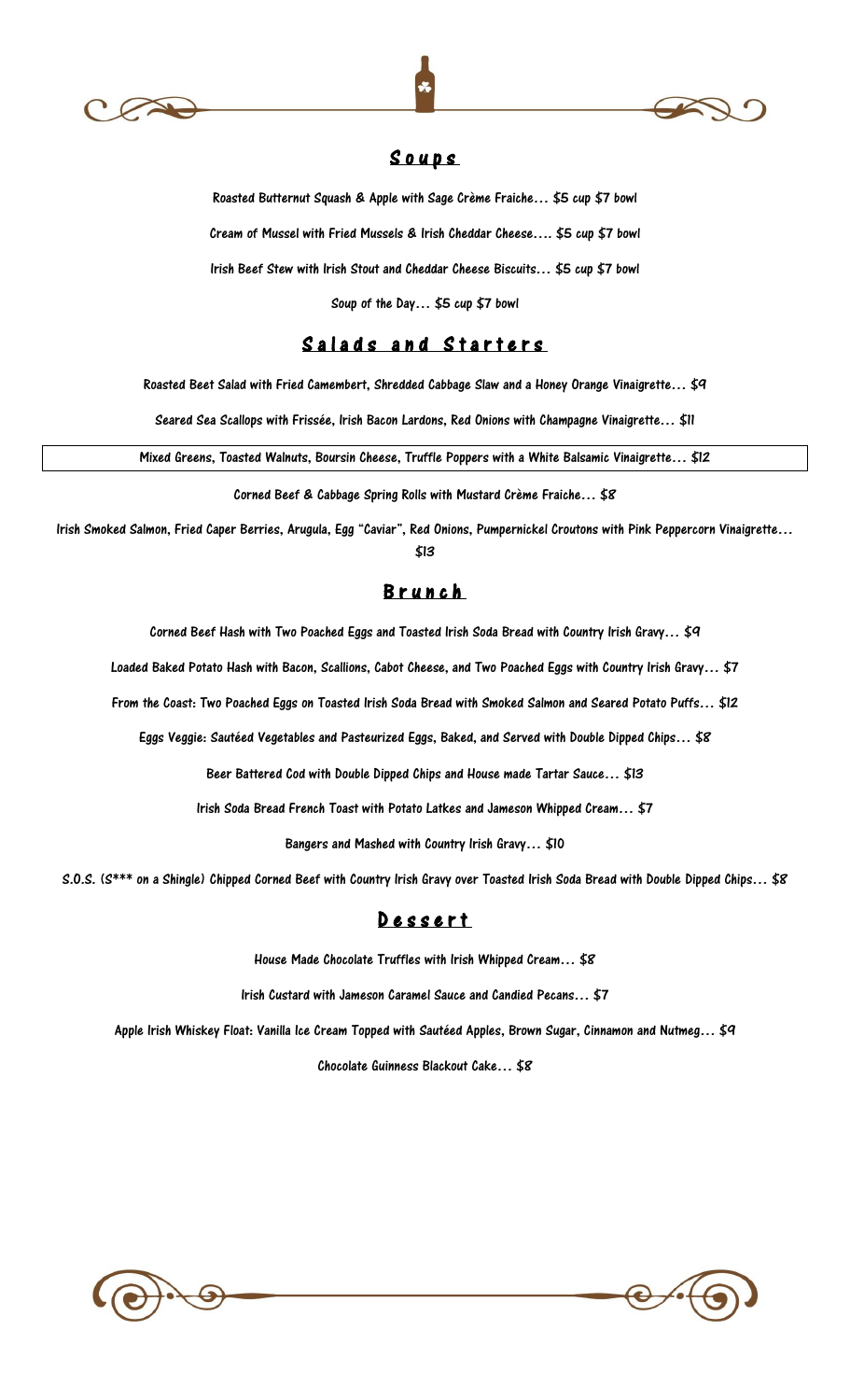





## S o u p s

Roasted Butternut Squash & Apple with Sage Crème Fraiche… \$5 cup \$7 bowl

Cream of Mussel with Fried Mussels & Irish Cheddar Cheese… \$5 cup \$7 bowl

Irish Beef Stew with Irish Stout and Cheddar Cheese Biscuits… \$5 cup \$7 bowl

Soup of the Day… \$5 cup \$7 bowl

## Salads and Starters

Roasted Beet Salad with Fried Camembert, Shredded Cabbage Slaw with a Honey Orange Vinaigrette… \$9

Seared Sea Scallops with Frissée, Irish Bacon Lardons, Red Onions with Champagne Vinaigrette… \$11

The Irish Whiskey House Salad

Mixed Greens, Toasted Walnuts, Boursin Cheese, Truffle Poppers with a White Balsamic Vinaigrette… \$12

Beer Battered Cod with Double Dipped Chips and House made Tartar Sauce… \$13

Corned Beef & Cabbage Spring Rolls with Mustard Crème Fraiche… \$8

Irish Smoked Salmon, Fried Caper Berries, Arugula, Egg "Caviar", Red Onions, Pumpernickel Croutons with Pink Peppercorn Vinaigrette… \$13

## S a n d w i c h e s

(all sandwiches served with double dipped chips, coleslaw, or side salad)

Pulled Short Rib Sandwich… \$8

Corned Beef & Cabbage: Shaved Corned Beef, House made Coleslaw, Swiss Cheese and Marie Rose Sauce… \$10

From the Coast: Fried Clams & Oysters with Irish Bacon, Lettuce, Tomato and Irish Cheddar… \$12

The 3 Irishmen: Ground Lamb, Pork and Beef, "Sausage Style", pan seared and served with Mustard Crème Fraiche and Shredded Lettuce… \$8

The Irish Whiskey Burger

Ground Beef mixed with Irish Cheddar and served with tomato, lettuce, and Onion with a Guinness Mayonnaise… \$11

Killians Chicken Sandwich: Shaved Roasted Chicken Breast, Marinated in Killians, served with Tomato, Irish Cheddar, Bacon, Lettuce and Killian's House made Pickle Relish… \$10

Cod Cake Sandwich with Red Pepper Remoulade, Tomato, Lettuce and Onion… \$13

## Dessert

House Made Chocolate Truffles with Irish Whipped Cream… \$8

Irish Custard with Jameson Caramel Sauce and Candied Pecans…\$7

Apple Irish Whiskey Float: Vanilla Ice Cream Topped with Sautéed Apples, Brown Sugar, Cinnamon and Nutmeg... \$9

Chocolate Guinness Blackout Cake… \$8



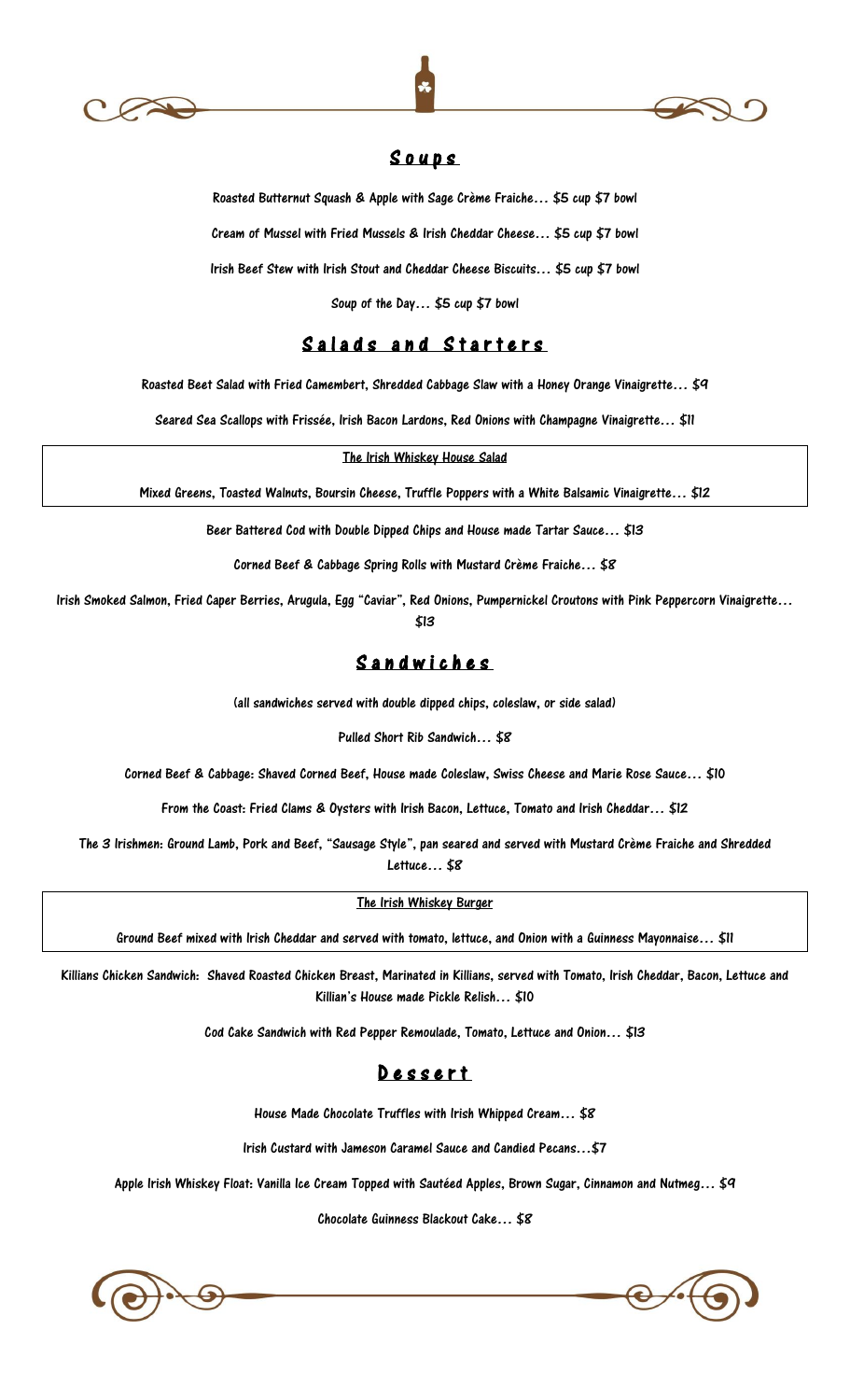





## S o u p s

Roasted Butternut Squash & Apple with Sage Crème Fraiche… \$5 cup \$7 bowl

Cream of Mussel with Fried Mussels & Irish Cheddar Cheese… \$5 cup \$7 bowl

Irish Beef Stew with Irish Stout and Cheddar Cheese Biscuits… \$5 cup \$7 bowl

Soup of the Day… \$5 cup \$7 bowl

## Salads and Starters

Roasted Beet Salad with Fried Camembert, Shredded Cabbage Slaw with a Honey Orange Vinaigrette… \$9

Seared Sea Scallops with Frissée, Irish Bacon Lardons, Red Onions with Champagne Vinaigrette… \$11

Irish Whiskey Salad

Mixed Greens, Toasted Walnuts, Boursin Cheese, Truffle Poppers with a White Balsamic Vinaigrette… \$12

Beer Battered Cod with Double Dipped Chips and House made Tartar Sauce… \$13

Corned Beef & Cabbage Spring Rolls with Mustard Crème Fraiche… \$8

Irish Smoked Salmon, Fried Caper Berries, Arugula, Egg "Caviar", Red Onions, Pumpernickel Croutons with Pink Peppercorn Vinaigrette… \$13

Dinner Entrees

Beef and Guinness Shepherd's Pie with Irish Cheddar… \$16

Pan Seared Halibut with a Ragout of Potato Puffs, Haricot Vert, and Chanterelle Mushrooms finished with an Artichoke Goat Cheese Cream Sauce… \$25

Lamb Pastitsio on a bed of Carrots, Peas, Pearl Onions, and Sweet Potatoes finished with a Thyme Demi-glace and Rosemary Aioli… \$16

Chicken "Osso Bucco" with Roasted Garlic Mashed Potatoes… \$13

Irish Whiskey Signature Filet

Pan Seared Filet Mignon with Irish Cheddar Potato Cake and Jameson Irish Whiskey Cream Sauce… \$21

Roasted Half Duck, with Cornbread and Sausage Stuffing and a Port Cherry Demi-glace… \$24

Pan Seared Pork Chop with Apple Cabbage Slaw, Tarragon Dijon Mustard Jus and an Irish Cheddar Soufflé… \$16

Filet and Lobster 2 Ways: Pan Seared Filet with Butter Poached Lobster Tail and Lobster Truffle Mac and Cheese… market price

## D e s s e r t

House Made Chocolate Truffles with Irish Whipped Cream… \$8

Irish Custard with Jameson Caramel Sauce and Candied Pecans… \$7

Apple Irish Whiskey Float: Vanilla Ice Cream Topped with Sautéed Apples, Brown Sugar, Cinnamon and Nutmeg… \$9

Chocolate Guinness Blackout Cake… \$8



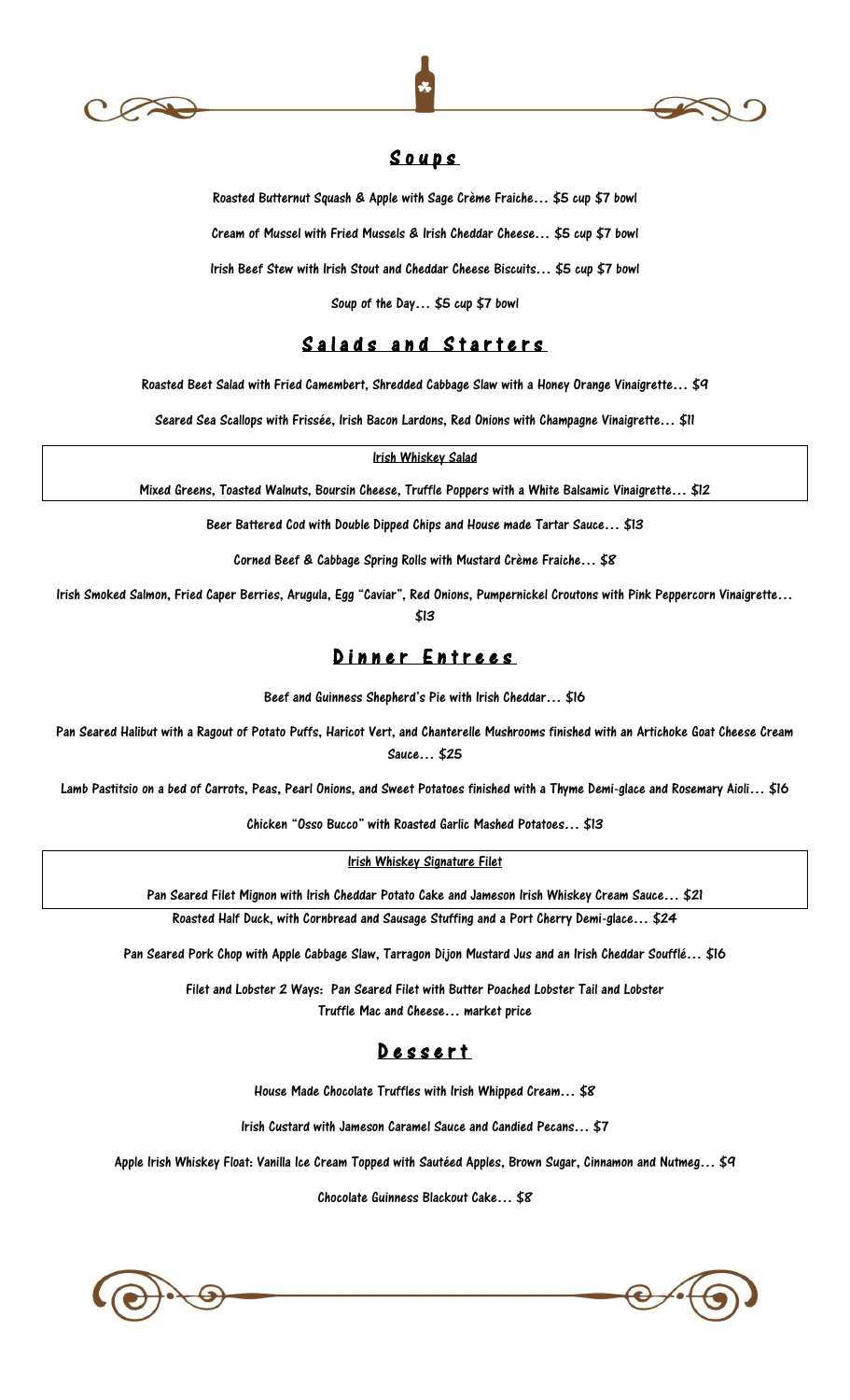





Whiskey Listing

## Irish Whiskey Selections

| Whiskey                                                      | <b>Tasting Characteristics</b>                                                                                                                                 | loz. | 2oz.                    |
|--------------------------------------------------------------|----------------------------------------------------------------------------------------------------------------------------------------------------------------|------|-------------------------|
| <b>Bunratty Potcheen Glass</b>                               |                                                                                                                                                                | 3    | 5                       |
| <b>Bushmills 10 Year Malt</b>                                | flavors of vanilla, milk chocolate and toasted wood                                                                                                            | 6    | $\mathbf{u}$            |
| <b>Bushmills 16 Year Malt</b>                                | flavors of praline, honey, caramelized fruits and toasted nuts                                                                                                 | 12   | 22                      |
| <b>Bushmills 21 Year Malt</b>                                | satin texture with a liquorice and oak finish                                                                                                                  | 17   | 30                      |
| <b>Bushmills Black Bush</b>                                  | soft, silky texture with a nutty character                                                                                                                     | 5    | $\boldsymbol{q}$        |
| <b>Bushmills Original</b>                                    | gentle warming, mouth coating texture with a touch of honey sweetness                                                                                          | 4    | $\overline{\mathbf{7}}$ |
| <b>Clontarf Single Malt</b>                                  | malty and mouthwatering with a late oaky complexity                                                                                                            | 3    | 6                       |
| Connemara 12 Year Peated                                     | sweet, fizzy almost, with rustic, earthy peat, atop rhubarb and custard<br>sweets, cream, malt and granary toast with melted butter with a slight<br>smokiness |      |                         |
| Connemara 12 Year Peated Malt                                | expressive aroma and smooth taste with a superb mix of fruit and peat                                                                                          | 12   | 23                      |
| Connemara Cask Strength                                      | complex combination of fruit, peppers and chocolate                                                                                                            |      |                         |
| Connemara Peated Cask Strength                               | full, punchy and sweet with vanilla spice, smoke, cereals and peat                                                                                             |      |                         |
| Connemara Peated Single Malt                                 | golden honey notes and deep peat with hints of chocolate vanilla and oak                                                                                       | 7    | 13                      |
| Connemara Turf Mór ("Big Turf") Small<br><b>Batch Peated</b> | heavily peated, fruity notes with taste of creamy peat and herbalness with<br>soft vanilla, burnt sugar and a peppery bite                                     |      |                         |
| Danny Boy Irish Whiskey                                      |                                                                                                                                                                |      |                         |
| Green Spot Single Pot Still                                  | notes of poaches pears, vanilla and a hint of strawberry with dry<br>overtones balanced by a gentle, floral sweetness finish                                   |      |                         |
| Greenore 18 Year Old Irish Single Grain                      | smooth, complex flavors of vanilla building to tropical fruit with some<br>grassy notes and a creamy sweet finish                                              |      |                         |



G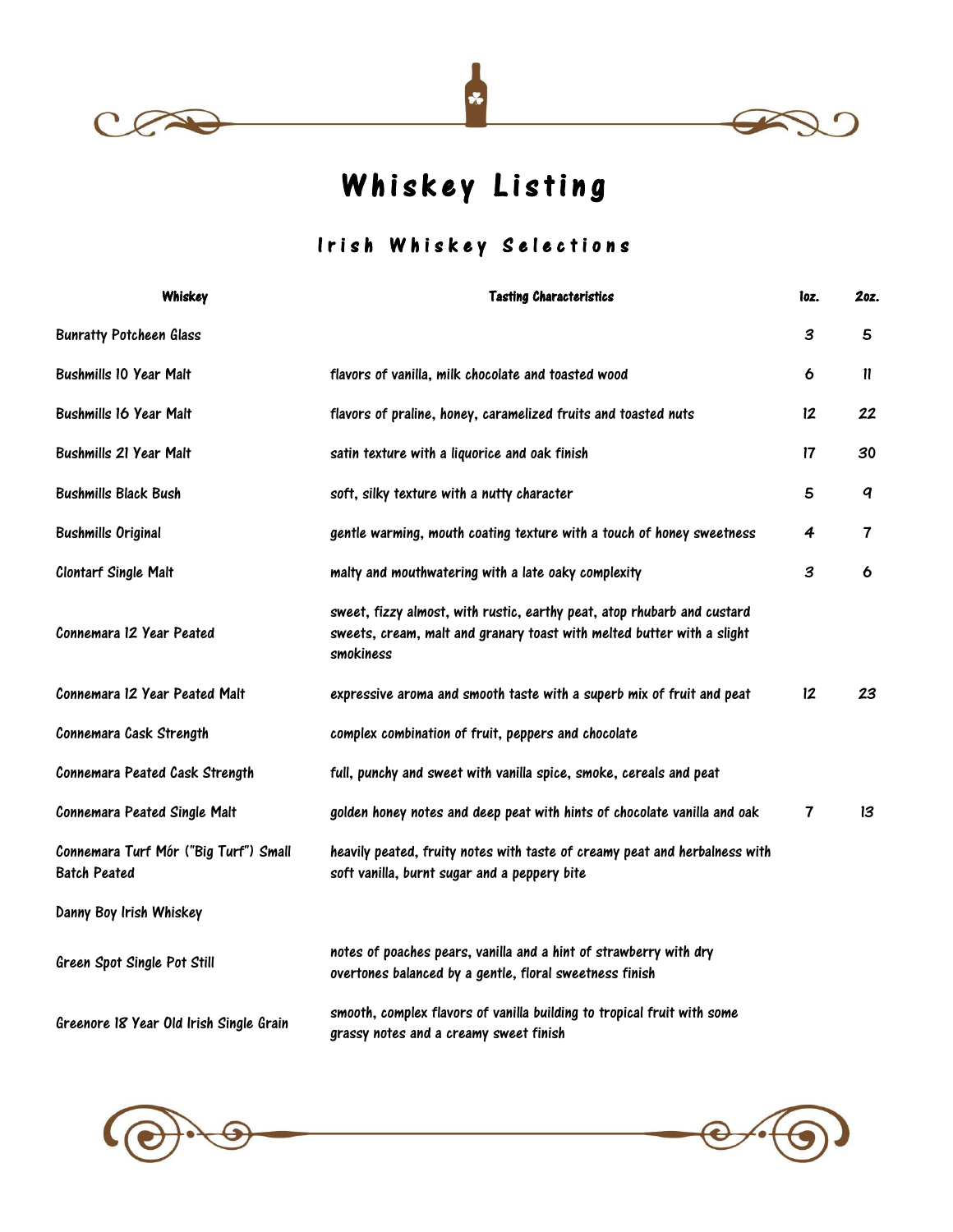



| Greenore Single Grain              | melt in your mouth grain with hints of barley                                                                                                      | 6   | $\mathbf{u}$ |
|------------------------------------|----------------------------------------------------------------------------------------------------------------------------------------------------|-----|--------------|
| Inishowen Peated                   | fresh aromas of apple, grapes along with some grain and vanilla notes,<br>very soft and sweet on the palate                                        |     |              |
| Irish Manor                        |                                                                                                                                                    | 3   | 5            |
| Jameson 12 Year Special Reserve    | mellow flavors of toasted wood, spice and sherry                                                                                                   | 6   | $\mathbf{u}$ |
| Jameson 18 Year Limited Reserve    | mellow and smooth with complex flavors of fudge, toffee, spice, hints of<br>wood and leather, vanilla and a gentle sherry nuttiness                | 16  | 29           |
| Jameson Gold Reserve               | honey toasted sweetness with a peppery finish                                                                                                      | q   | 17           |
| Jameson Irish Whiskey              | balance of spicy, nutty and vanilla notes with hints of sweet sherry                                                                               | 5   | 8            |
| Jameson Rarest Vintage Reserve     | mellow sweetness and toasted wood complimented by fruit richness and a<br>touch of fudge and dark chocolate                                        | 37  | 67           |
| Jameson Select Reserve Small Batch | notes of peach, coconut and a little cinnamon while thick and full on the<br>palate with an intense, creaminess alongside dates, walnuts and peels |     |              |
| Jameson Signature Reserve          | heather honey sweetness followed by smooth spicy notes with a touch of<br>citrus and rich dried fruits                                             |     |              |
| John L. Sullivan                   | spice, citrus and then vanilla, coupled with the light oakiness of the<br>bourbon cask                                                             | 3   | 6            |
| John L. Sullivan "The Ten Count"   | notes of chocolate, honey, toffee, raisin, fruitcake and spice                                                                                     |     |              |
| Kilbeggan                          | sweet golden raisin, caramel and peppery spice flavors                                                                                             | 3   | 6            |
| Knappogue Castle 12 Year           | delicate tastes of marshmallow, brown sugar, oaky vanilla, and marzipan                                                                            | 5   | q            |
| Knappogue Castle 1951              | notes of banana, oak, molasses, soft honey, and pepper with a very rich,<br>oily, mouthwatering, sweet, coppery texture                            | 177 | 320          |
| Locke's Blend                      | very supple and gentle creamy mouth feel of cereals, vanilla and soft oak                                                                          |     |              |
| Locke's 8 Year Old                 | full and rich notes of fruit, barley malt and plenty of oak and a little floral<br>character                                                       |     |              |
| Michael Collins Irish Whiskey      | balance of sweet honey, citrus and malt flavors with a fresh oak finish                                                                            | 4   | 8            |
| Michael Collins Single Malt        | hints of fruit, flowers and peat with a light smokiness                                                                                            | 5   | q            |



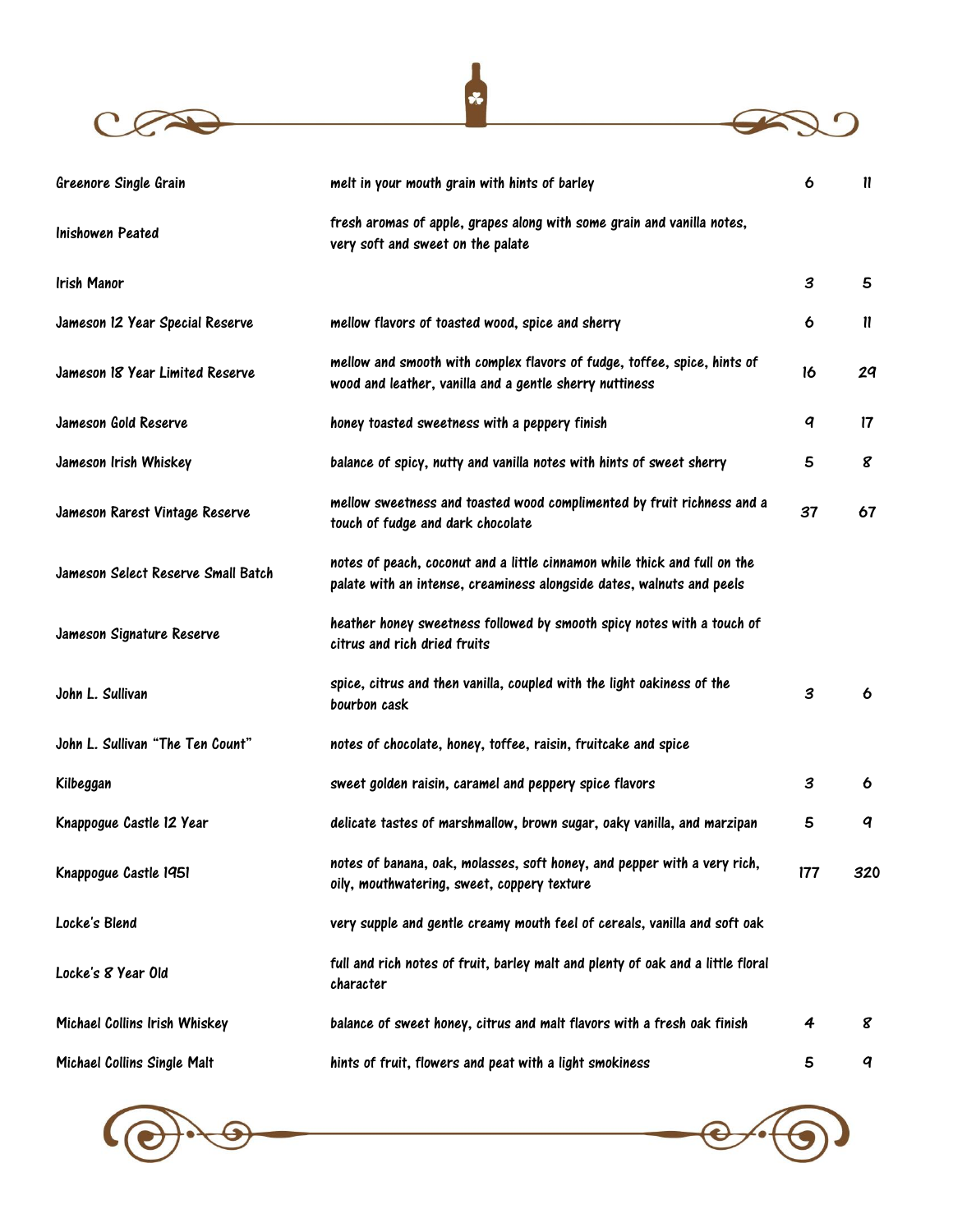



| Midleton Very Rare                                        | notes of spice, potpourri, flowers, wood resin and oak with a creamy,<br>sweet butterscotch and vanilla finish                                                   | $\mathsf{17}$    | 31                      |
|-----------------------------------------------------------|------------------------------------------------------------------------------------------------------------------------------------------------------------------|------------------|-------------------------|
| Old Bushmill's 9 Year Old                                 |                                                                                                                                                                  |                  |                         |
| Paddy                                                     | lively note with citrus and flower with hints of toffee, vanilla and oak on<br>the palate                                                                        | 5                | 8                       |
| Powers Gold Label                                         | Full flavored with honeyed spicy notes                                                                                                                           | 4                | $\overline{\mathbf{7}}$ |
| Powers John's Lane 12 Year Old Single Pot<br><b>Still</b> | notes of hazelnut, melted butter with apricot, peach, custard and peppery<br>finish                                                                              |                  |                         |
| Red Breast 12 Year                                        | beautifully balanced with a warm, generous texture, rich, sweet flavors<br>and a spicy kick                                                                      | 6                | $\mathbf{u}$            |
| Red Breast 15 Year                                        | hints of nougat and fruit, gingerbread and cardamom with a vanilla and<br>gooseberry finish                                                                      | $\boldsymbol{q}$ | 16                      |
| Tullamore Dew 10 Year Reserve                             | medium bodies balance with malt, spice and citrus                                                                                                                | 6                | $\mathbf{u}$            |
| Tullamore Dew 10 Year Single Malt                         | mellow hints of floral, toasted wood, vanilla and sherry                                                                                                         | 5                | q                       |
| Tullamore Dew 12 Year Special Reserve                     | complex spicy, oily, toasted wood and vanilla notes                                                                                                              | 5                | q                       |
| <b>Tullamore Dew Original</b>                             | pleasant maltiness with toasted wood and vanilla hints                                                                                                           | 3                | 6                       |
| Tyrconnell 10 Year Old Madeira Cask Finish                | vibrant dry yet fruity medium full body of crystallized ginger, cola nut,<br>toffee, toasted buttered almond bread, dried tropical flowers and peppery<br>spices |                  |                         |
| Tyrconnell 10 Year Old Port Cask Finish                   | notes of tropical fruits with sweetness of barley sugar and malt with a<br>sweet and long marmalade finish                                                       |                  |                         |
| Tyrconnell 10 Year Old Sherry Cask Finish                 | notes of raisins, golden berries with hints of tarte tatin and custard.                                                                                          |                  |                         |
| Tyrconnell 10 Year Single Malt                            | honey notes with a tang of oranges and lemons combined with a strong<br>malt presence                                                                            |                  |                         |



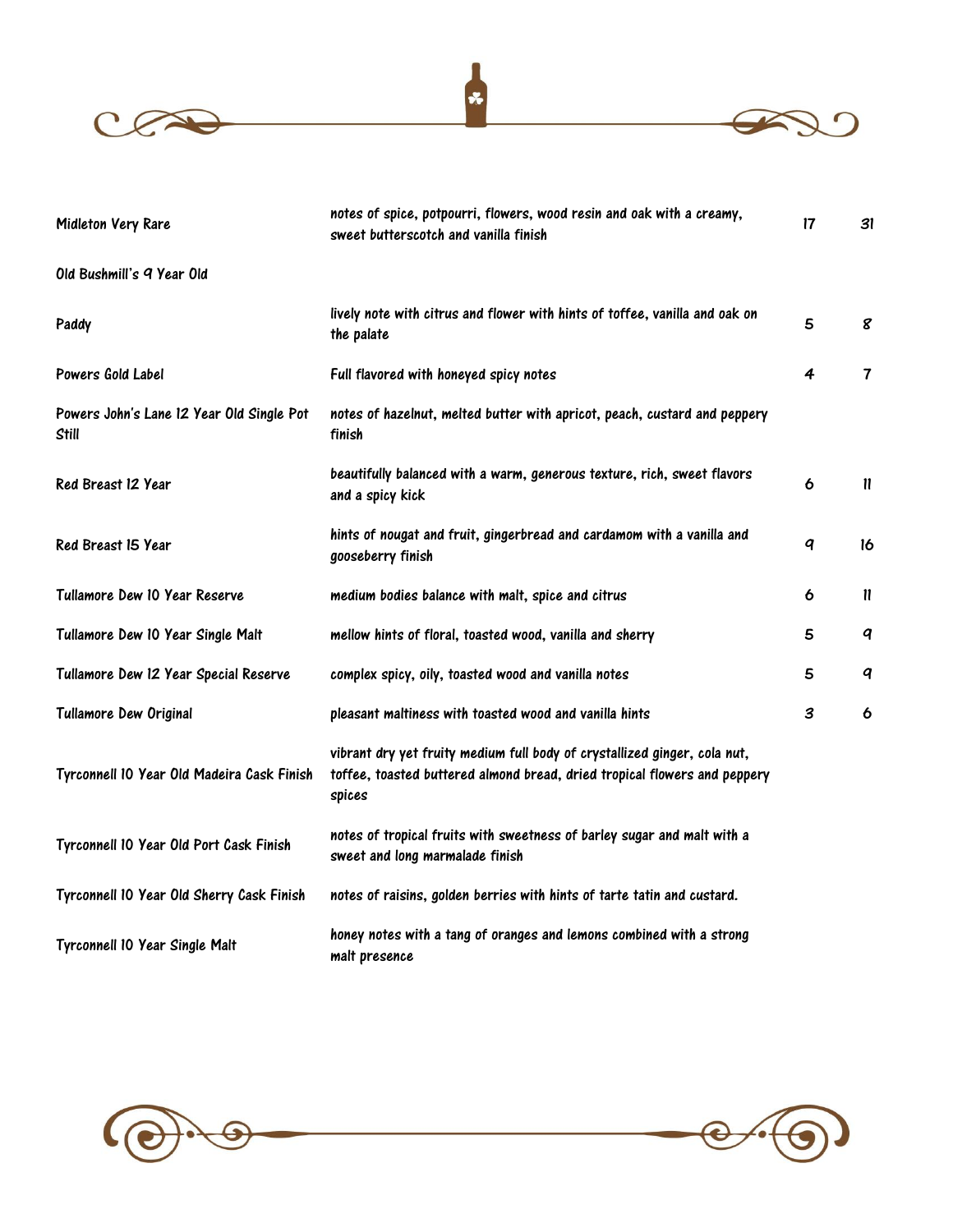



# Scotch Whisky Selections

| Whiskey                             | <b>Tasting Characteristics</b>                                                                              | loz. | 20z. |
|-------------------------------------|-------------------------------------------------------------------------------------------------------------|------|------|
| Arberlour 16 Year                   | smooth, full, sweet floral and spicy flavors with a soft plum fruitiness and<br>gentle oakiness             | 10   | 18   |
| Ardberg 10 Year                     | peat effervesces with tangy lemon and lime juice, black pepper pops with<br>sizzling cinnamon-spiced toffee |      |      |
| Glenfiddich 12 Year Special Reserve | sweet, fruity notes. develops into elements of butterscotch, cream, malt<br>and subtle oak flavor           | q    | 16   |
| Highland Park 12 Year               | heather-honey sweetness, rounded smoky sweetness; full malt delivery                                        |      |      |
| The Macallan Fine Oak 12 Year       | medium, balanced with fruit, oak and spice                                                                  |      |      |
| The Macallan Fine Oak 25 Year       | intense, coconut, vanilla, with a hint of sultana, lemon and peat                                           |      |      |
| Old Pulteney 21 Year                | sweet to start with a light fruitiness; hints of honey and vanilla followed by<br>a dry finish.             |      |      |

# A m e r i c a n C r a f t W h i s k e y S e l e c t i o n s

| Whiskey                               | <b>Tasting Characteristics</b>            | <b>Origin</b> | loz. | 20z. |
|---------------------------------------|-------------------------------------------|---------------|------|------|
| Balcone's Baby Blue Corn Whiskey      |                                           | Waco, TX      | 7    | 13   |
| Balcone's Brimstone Smoked Whiskey    |                                           | Waco, TX      | 7    | 13   |
| Baker's Kentucky Straight Bourbon     | Toasted nut, fruit, vanilla, silk texture | Clermont. KY  | 6    | 11   |
| Booker's Small Batch Bourbon          | Intense, fruit, tannin, tobacco           | Clermont. KY  | 8    | 15   |
| Corsair Triple Smoke - American Craft |                                           | Nashville, TN | 7    | 13   |
| Corsair Wry Moon Unaged Rye Whiskey   |                                           | Nashville, TN | 5    | q    |





 $C$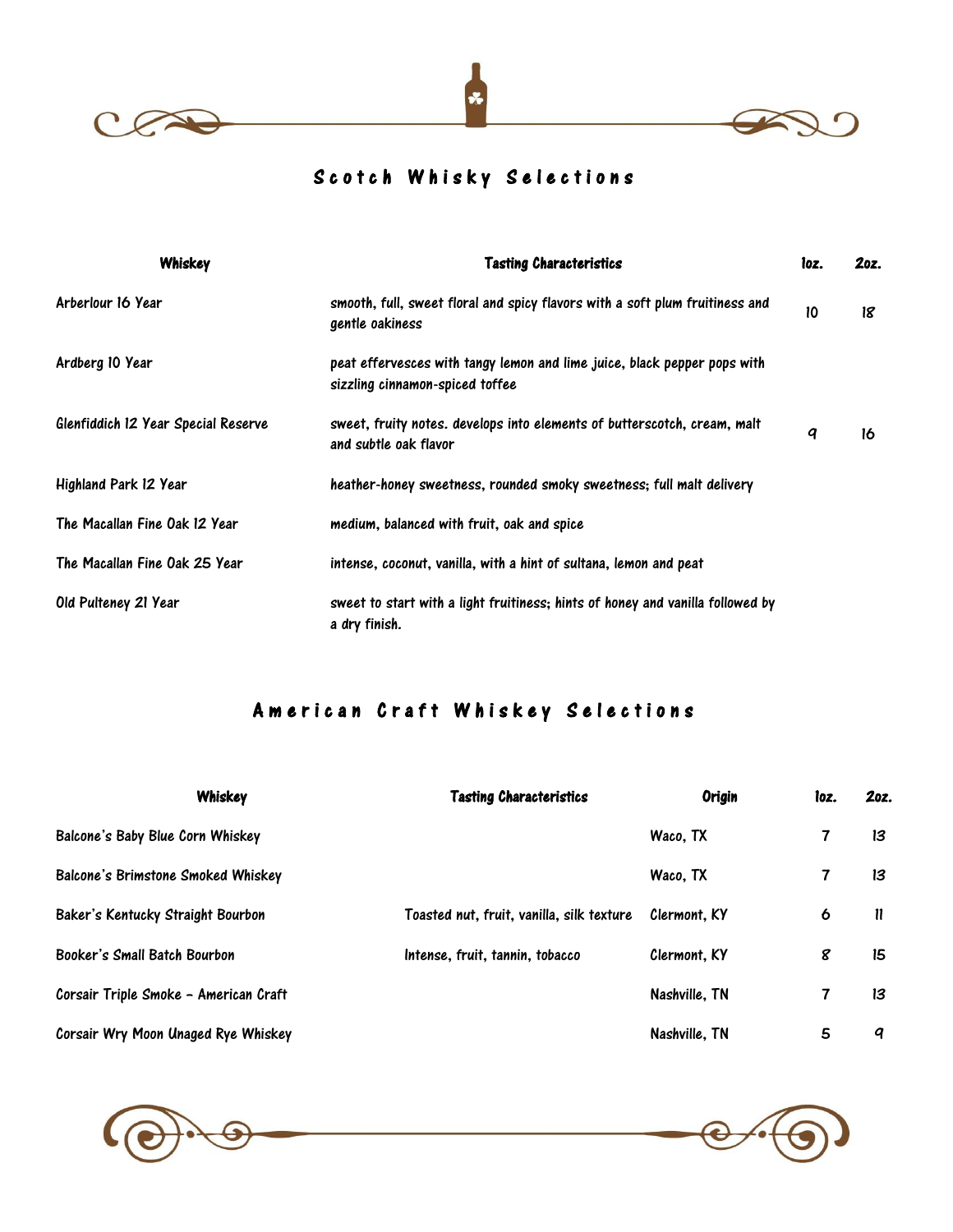



# Cocktail Listing

| Our Signature Irish Coffee | 12 year irish whiskey, Demerara sugar, freshly whipped cream                    | 8 |
|----------------------------|---------------------------------------------------------------------------------|---|
| Whiskey Old Fashioned      | Jameson, amaretto, honey                                                        |   |
| The Tipperary              | Michael Collins Single Malt, Green Chartreuse, sweet vermouth                   |   |
| The Blackthorn             | Michael Collins Single Malt, sweet vermouth, dash of absinthe                   |   |
| <b>Caraway Sour</b>        | Jameson, caraway syrup, fresh lemon juice                                       |   |
| The Collins Collins        | Michael Collins, peach & fresh lemon juices, club soda                          |   |
| The Grey Marerich, citrusy | Jameson, Grand Marnier, fresh lemon juice                                       |   |
| <b>Apricot Sour</b>        | Michael Collins 10 Year, honey syrup, fresh lemon and orange juice, apricot jam |   |
| Mike and the Hammer        | Michael Collins 10 Year, apricot, fresh lemon juice, ginger beer                |   |
| <b>Big Mick</b>            | Michael Collins 10 Year, St. Germain, Lillet Blanc, Campari                     |   |
| Director of Intelligence   | Michael Collins, Velvet Falernum, sweet vermouth                                |   |
| Hot Whiskeysoothing        | Hot Powers Irish Whiskey, whole cloves, fresh lemon                             |   |
| Irish Blonde               | Michael Collins, Orange Curacao, fino sherry                                    |   |
| Mira Bella                 | Michael Collins Single Malt, Lillet Blanc, Absinthe rinse                       |   |
| Michael & Rosemary         | Michael Collins, rosemary maple syrup                                           |   |



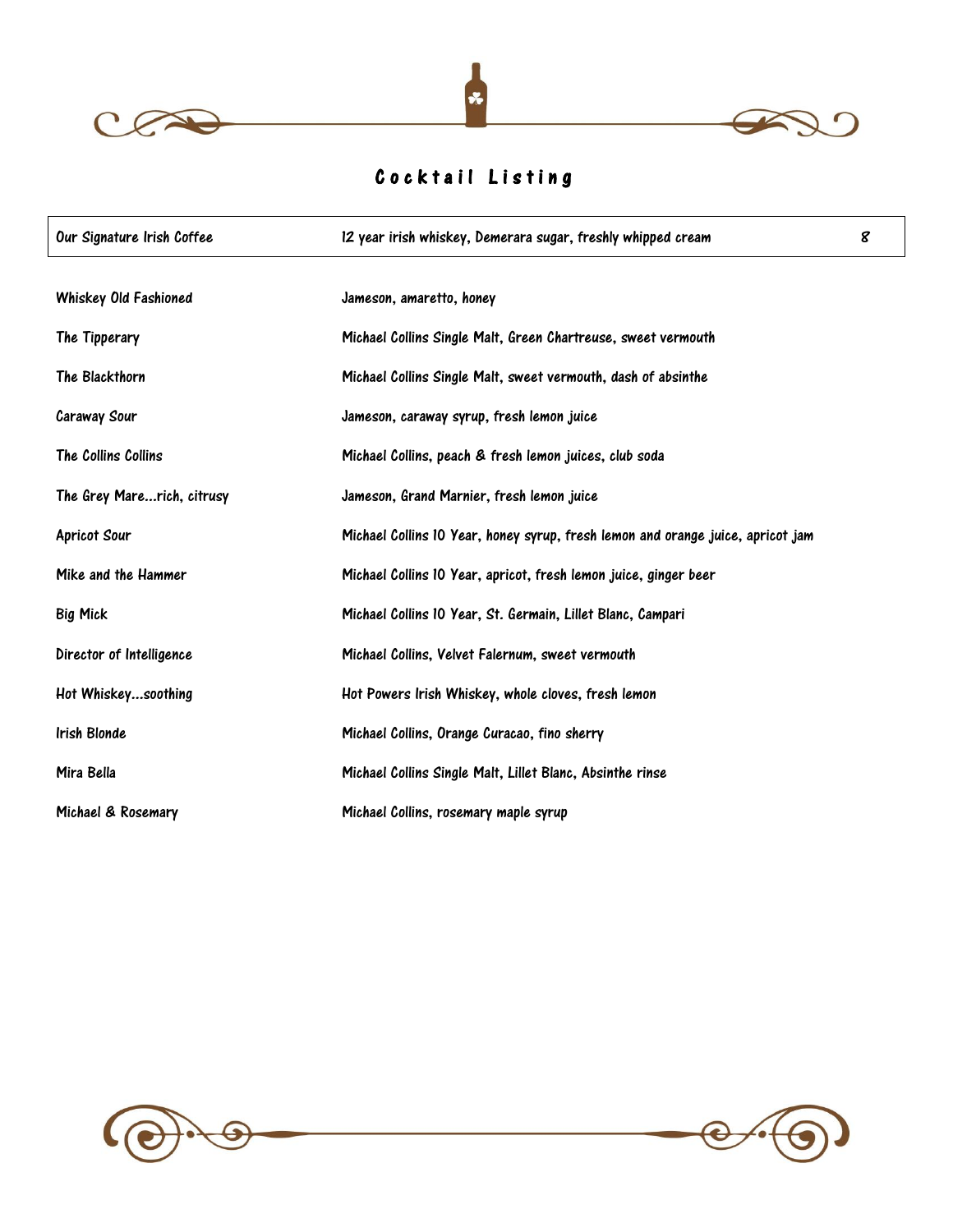



 $\epsilon$ 

# Beer Listing

(we change our beer listing seasonally to offer you the greatest variety)

# D r a u g h t S e l e c t i o n s

| <b>Brewery</b>    | Variety                               | Origin           | ABV  | Price |
|-------------------|---------------------------------------|------------------|------|-------|
| Guinness          | Irish Dry Stout                       | Ireland          | 4.2% | \$6   |
| Harp              | Euro Pale Lager                       | <b>Ireland</b>   | 5%   | \$6   |
| Smithwick's       | Irish Red Ale                         | <b>Ireland</b>   | 4.5% | \$6   |
| Magner's          | Irish Cider                           | <b>Ireland</b>   | 4.5% | \$6   |
| Firestone Walker  | Double Jack (Imperial IPA)            | Paso Robles, CA  | 9.5% | \$9   |
| Dogfish Head      | Raison D'Etre                         | Milton, DE       | 8%   | \$7   |
| Sierra Nevada     | <b>Celebration IPA</b>                | Chico, CA        | 6.8% | \$6   |
| <b>Flying Dog</b> | Gonzo Imperial Porter (Baltic Porter) | Frederick, MD    | 9.2% | \$7   |
| Ommegang          | Belgian Pale Ale                      | Cooperstown, NY  | 6.2% | \$7   |
| Yuengling         | Traditional Lager                     | Pottsville, PA   | 4.4% | \$5   |
| New Belgium       | <b>Fat Tire Amber Ale</b>             | Fort Collins, CO | 5.2% | \$6   |
| Samuel Adams      | Winter Lager (Bock)                   | Boston, MA       | 5.5% | \$6   |
| <b>Blue Moon</b>  | Belgian White                         | Golden, CO       | 5.4% | \$6   |
| Miller            | Lite                                  | Milwaukee, WI    | 4.2% | \$5   |

# Classic & Unique Beers Mixtures

| Half & Half               | Guinness & Harp                                                                      | \$6 |
|---------------------------|--------------------------------------------------------------------------------------|-----|
| Poor Man's Black Velvet   | Guinness & Magner's                                                                  | \$6 |
| Blacksmith                | Guinness & Smithwick's                                                               | \$6 |
| Snake Bite                | Harp & Magner's                                                                      | \$6 |
| Irish Shandy              | Any beer topped with a splash of sprite or ginger ale                                | \$6 |
| The IW Black & Tan        | Flying Dog Gonzo Imperial Porter & Ommegang Belgian Pale Ale<br>Guinness & Framboise | \$7 |
|                           | <b>Firestone Walker Double Jack &amp;</b>                                            | \$7 |
| Belgium meets New Belgium | Dogfish Head Raison D'Etre & New Belgium Fat Tire Amber Ale                          | \$7 |
| Black & Blue              | Guinness & Blue Moon Belgian White                                                   | \$6 |
|                           |                                                                                      |     |

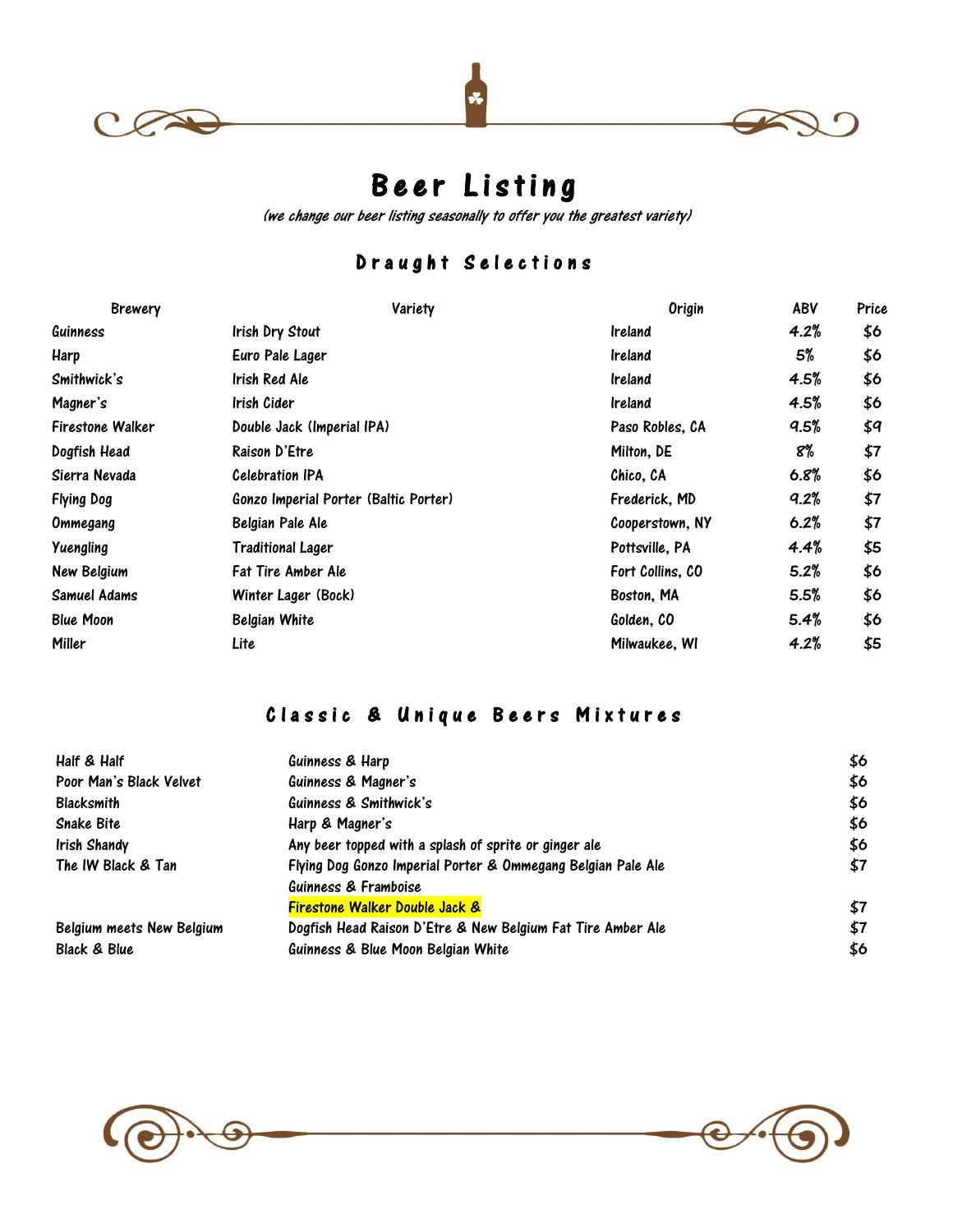



## Bottle Selections

(all selections are 12 ounces unless noted otherwise)

#### Ale

warm, top fermenting. fruity aroma & palette. complex flavors.

| <b>Brewery</b>     | Variety                       | <b>Origin</b>     | ABV   | Price   |
|--------------------|-------------------------------|-------------------|-------|---------|
| Dogfish Head       | Indian Brown Ale              | Milton, DE        | 7.2%  | 6       |
| Dogfish Head       | Palo Santo Marron             | Milton, DE        | 12%   | 11      |
| <b>Duck Rabbit</b> | Wee Heavy Scotch Ale          | Farmville, NC     | 8%    | 8       |
| <b>Founders</b>    | Dirty Bastard                 | Grand Rapids, MI  | 8.5%  | 6       |
| Harpoon            | Celtic Irish Ale              | Boston, MA        | 5.4%  | 5       |
| McSorley's         | Irish Pale Ale                | Woodridge, IL     | 5.5%  | 5       |
| Moylan's           | Kilt Lifter Scotch Ale (220z) | Novato, CA        | 8%    | $12 \,$ |
| Moylan's           | Irish Red Ale (22oz.)         | Novato, CA        | 6.5%  | 12      |
| <b>Newcastle</b>   | Brown Ale                     | England           | 4.7%  | 6       |
| North Coast        | Old Stock Ale                 | Fort Bragg, CA    | 11.7% | q       |
| <b>Oskar Blues</b> | Dale's Pale Ale               | Lyons, CO         | 6.5%  | 6       |
| Sierra Nevada      | Pale Ale                      | Chico, CA         | 5.6%  | 5       |
| Tommyknocker       | Imperial Nut Brown Ale        | Idaho Springs, CO | 9.8%  | 6       |
|                    |                               |                   |       |         |

#### India Pale Ale (IPA)

#### like ale, usually dry but stronger and much hoppier.

| <b>Brewery</b>         | Variety               | <b>Origin</b>    | ABV   | Price |
|------------------------|-----------------------|------------------|-------|-------|
| <b>Anderson Valley</b> | Hop Ottin' IPA        | Boonville, CA    | 7%    | 6     |
| Bear Republic          | Racer 5 IPA           | Healdsburg, CA   | 7%    | 6     |
| Dogfish Head           | 60 Minute IPA         | Milton, DE       | 6%    | 6     |
| Dogfish Head           | 90 Minute IPA         | Milton, DE       | q%    | q     |
| <b>Founders</b>        | <b>Centennial IPA</b> | Grand Rapids, MI | 7.2%  | 6     |
| <b>Heavy Seas</b>      | Loose Cannon          | Baltimore, MD    | 7.25% | 6     |
| Lagunitas              | Hop Stoopid (22oz.)   | Pataluma, CA     | 8%    | 12    |
| Oskar Blues            | Gordon                | Lyons, CO        | q%    | 8     |
| Sierra Nevada          | Torpedo IPA           | Chico, CA        | 7.2%  | 6     |
| Smuttynose             | IPA                   | Portsmouth, NH   | 6.9%  | 6     |
| Stone                  | IPA                   | Escondido, CA    | 6.9%  | 6     |
| Stone                  | <b>Ruination IPA</b>  | Escondido, CA    | 7.7%  | q     |
| Victory                | Hop Devil IPA         | Downington, PA   | 6.7%  | 6     |
| Weyerbacher            | Double Simcoe         | Easton, PA       | q%    | 8     |

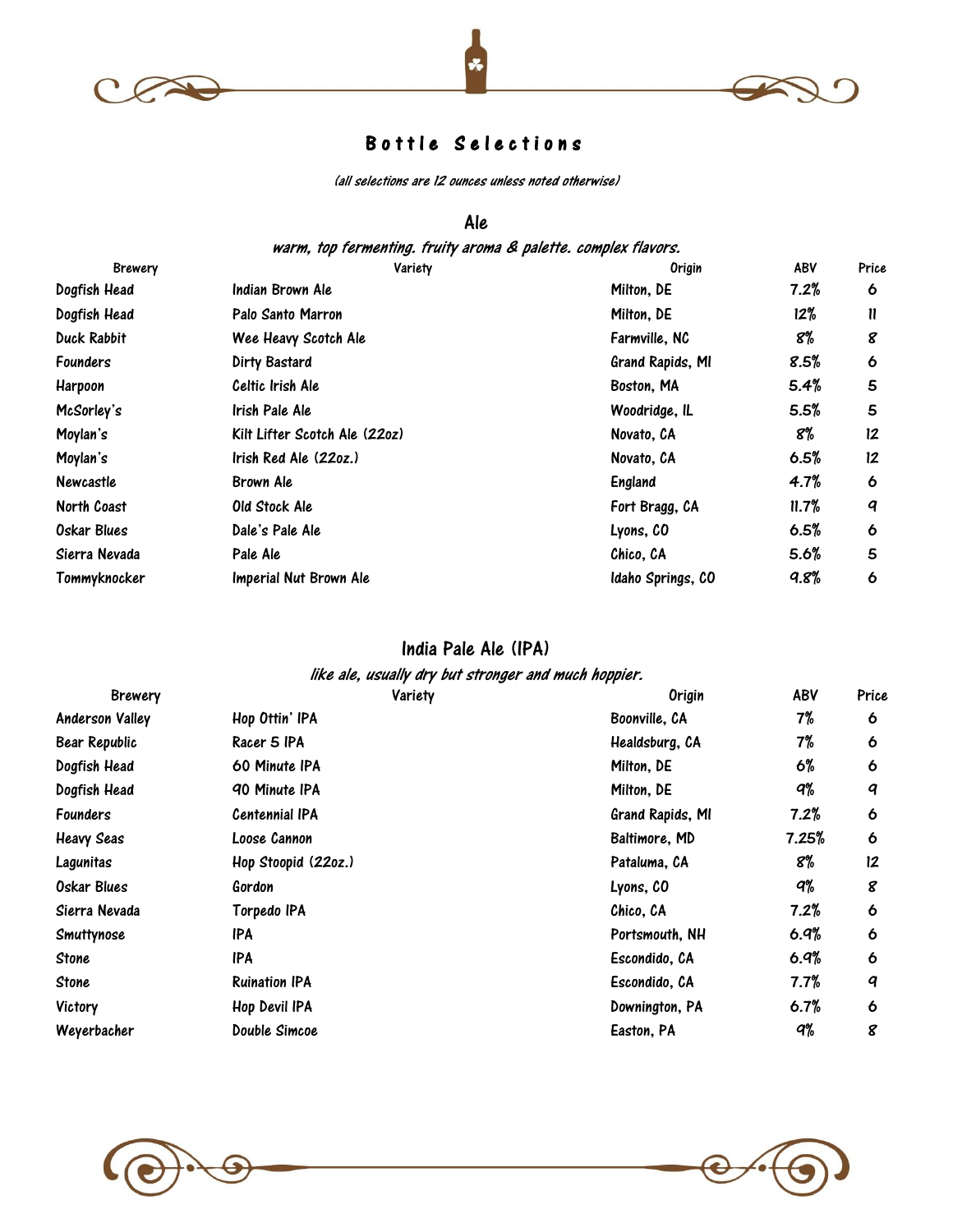



## Belgian-style

| <b>Brewery</b> | Variety                                  | Origin          | ABV   | Price |
|----------------|------------------------------------------|-----------------|-------|-------|
| Achel          | Trappist 8 Blond (11.20z)                | Belgium         | 8%    | 13    |
| Avery          | Collaboration Not Litigation Ale (22oz.) | Boulder, CO     | 8.72% | 19    |
| Chimay         | Premier (Blue) (11.20z.)                 | Belgium         | q%    | 12    |
| Chimay         | Grand Reserve (Red) (11.20z)             | Belgium         | 7%    | 13    |
| Delirium       | Tremens (11.2oz)                         | Belgium         | 8.5%  | 12    |
| Ommegang       | Three Philosophers Quadruple             | Cooperstown, NY | 9.8%  | 10    |
| Ommegang       | Abbey Ale Dubbel                         | Cooperstown, NY | 8.5%  |       |
| Ommegang       | Hennepin Farmhouse Saison                | Cooperstown, NY | 7.7%  |       |
| St. Louis      | Framboise (375ml)                        | <b>Belgium</b>  | 4.5%  |       |

## Pilsners

| clear, golden, good malt character, but accented toward the hop. |                            |               |       |       |
|------------------------------------------------------------------|----------------------------|---------------|-------|-------|
| <b>Brewery</b>                                                   | Varietv                    | Origin        | ABV   | Price |
| Harpoon                                                          | Big Bohemian Pilsner       | Boston, MA    | ۹%    |       |
| <b>Heavy Seas</b>                                                | <b>Small Craft Warning</b> | Baltimore, MD | 7.25% |       |

## Stout

| black in color, full bodied, smoky with coffee and burnt flavors. |                                           |                 |            |       |
|-------------------------------------------------------------------|-------------------------------------------|-----------------|------------|-------|
| <b>Brewery</b>                                                    | Variety                                   | Origin          | <b>ABV</b> | Price |
| <b>Anderson Valley</b>                                            | <b>Barney Flats Oatmeal Stout</b>         | Boonville, CA   | 5.7%       | 6     |
| Bell's                                                            | Kalamazoo Stout                           | Kalamazoo, MI   | 6%         | 6     |
| Bell's                                                            | Special Double Cream Stout                | Kalamazoo, MI   | 6.1%       | 7     |
| Duck Rabbit                                                       | Milk Stout                                | Farmville, NC   | 5.7%       | 5     |
| <b>Firestone Walker</b>                                           | Parabola (Russian Imperial Stout) (22oz.) | Paso Robles, CA | 12.5%      | 29    |
| Moylan's                                                          | Ryan O'Sullivan's Imperial Stout (22oz.)  | Novato, CA      | $10\%$     | 14    |
| North Coast                                                       | Old Rasputin (Russian Imperial Stout)     | Fort Bragg, CA  | q%         | 6     |
| Sierra Nevada                                                     | Stout                                     | Chico. CA       | 5.8%       | 5     |
| Stone                                                             | Russian Imperial Stout (22oz)             | Escondido. CA   | 10.5%      | 17    |
| Yuengling                                                         | Black & Tan                               | Pottsville, PA  | 4.7%       | 5     |



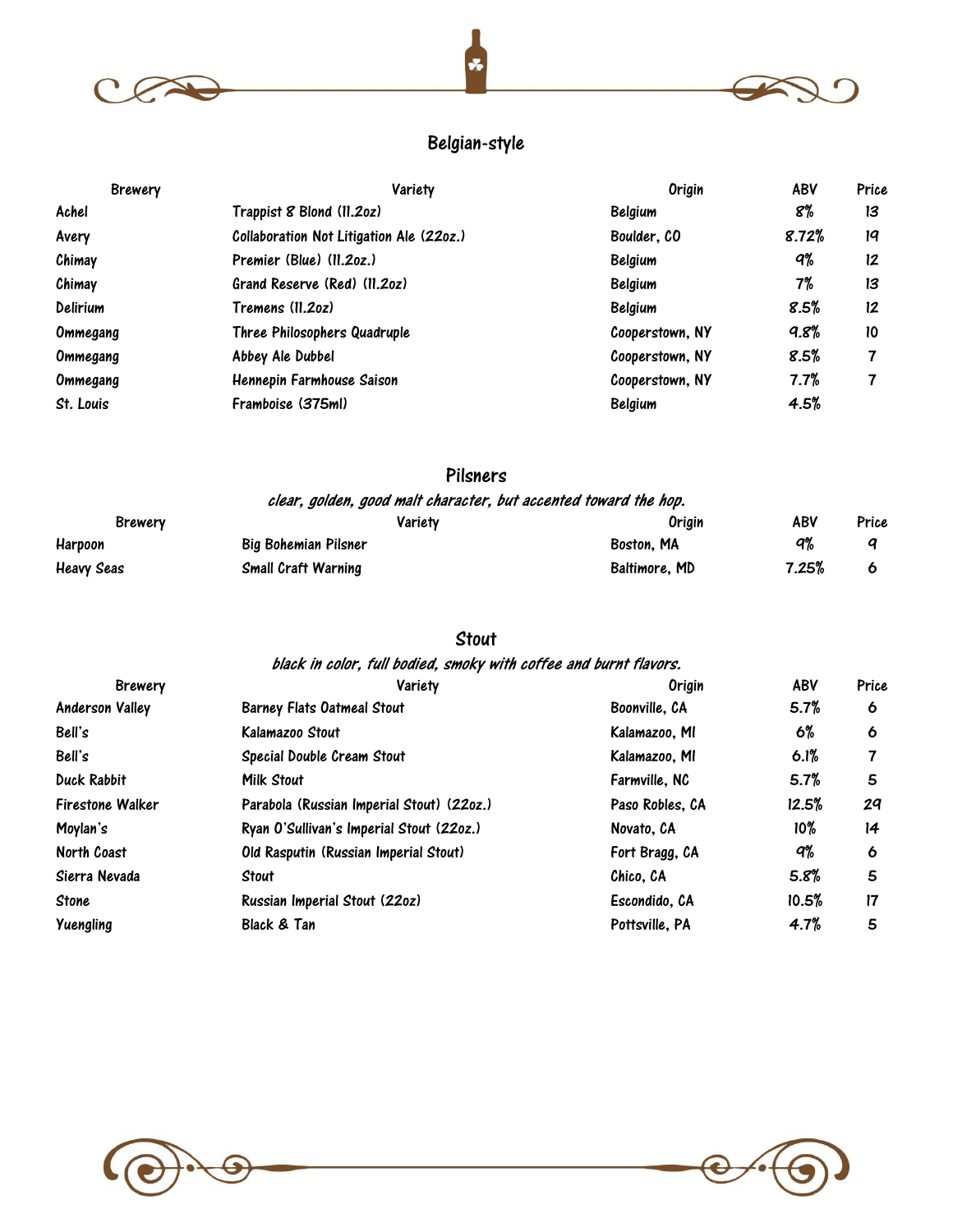



#### Porter

usually not as full as a stout but similar, malty, cocoa flavors.

| <b>Brewery</b>  | Variety                          | Origin            | ABV  | Price |
|-----------------|----------------------------------|-------------------|------|-------|
| Anchor          | Porter                           | San Francisco, CA | 5.6% | o     |
| Dogfish Head    | World Wide Stout                 | Milton, DE        | 18%  | 19    |
| <b>Founders</b> | <b>Breakfast Stout</b>           | Grand Rapids, CA  | 8.3% |       |
| Moylan's        | Dragon's Dry Irish Stout (22oz.) | Novato, CA        | 5%   | 12    |
| Stoudt's        | Fat Dog Oatmeal Stout            | Adamstown, PA     | q%   |       |

#### Lager

cold, bottom fermenting, clean and well rounded, though not always complex.

| <b>Brewery</b>   | Variety           | <b>Origin</b>      | ABV  | Price |
|------------------|-------------------|--------------------|------|-------|
| Amstel           | Light             | <b>Netherlands</b> | 3.5% | 6     |
| <b>Budweiser</b> | <b>Bud Light</b>  | St. Louis, MO      | 4.2% | 5     |
| Carlsberg        | Elephant (11.20z) | <b>Denmark</b>     | 7.2% | 6     |
| Corona           | Extra             | Mexico             | 4.6% | 5     |
| Heineken         |                   | <b>Netherlands</b> | 5%   | 6     |
| McSorley's       | Irish Black Lager | Woodridge, IL      | 5.5% | 5     |
| Penn             | St. Niklaus Bock  | Pittsburgh, PA     | 6%   | 6     |
| Stella Artois    |                   | <b>Belgium</b>     | 5%   | 6     |
|                  |                   |                    |      |       |

## **Barleywine**

| a strong ale with deep amber colors, originating from England. |                     |           |      |       |
|----------------------------------------------------------------|---------------------|-----------|------|-------|
| Brewery                                                        | Varietv             | Origin    | ABV  | Price |
| Sierra Nevada                                                  | Big Foot Barleywine | Chico. CA | 9.6% |       |

## Rye

| moderate bitterness with spicy and sour-like characteristics. |             |                  |      |       |
|---------------------------------------------------------------|-------------|------------------|------|-------|
| Brewery                                                       | Variety     | Oriain           | ABV  | Price |
| Bear Republic                                                 | Hop Rod Rye | Healdsburg, CA   | 8%   |       |
| <b>Founders</b>                                               | Reds Rye    | Grand Rapids, CA | 6.6% |       |

#### Weiss

thirst quenching, tart, cloudy, light and very drinkable.

| Brewery       | Varietv               | Oriain         | ABV  | Price |
|---------------|-----------------------|----------------|------|-------|
| Sierra Nevada | Kellerwise Hefeweizen | Chico. CA      | 4.8% |       |
| Victory       | Sunrise Weisse        | Downington, PA | 5.7% |       |